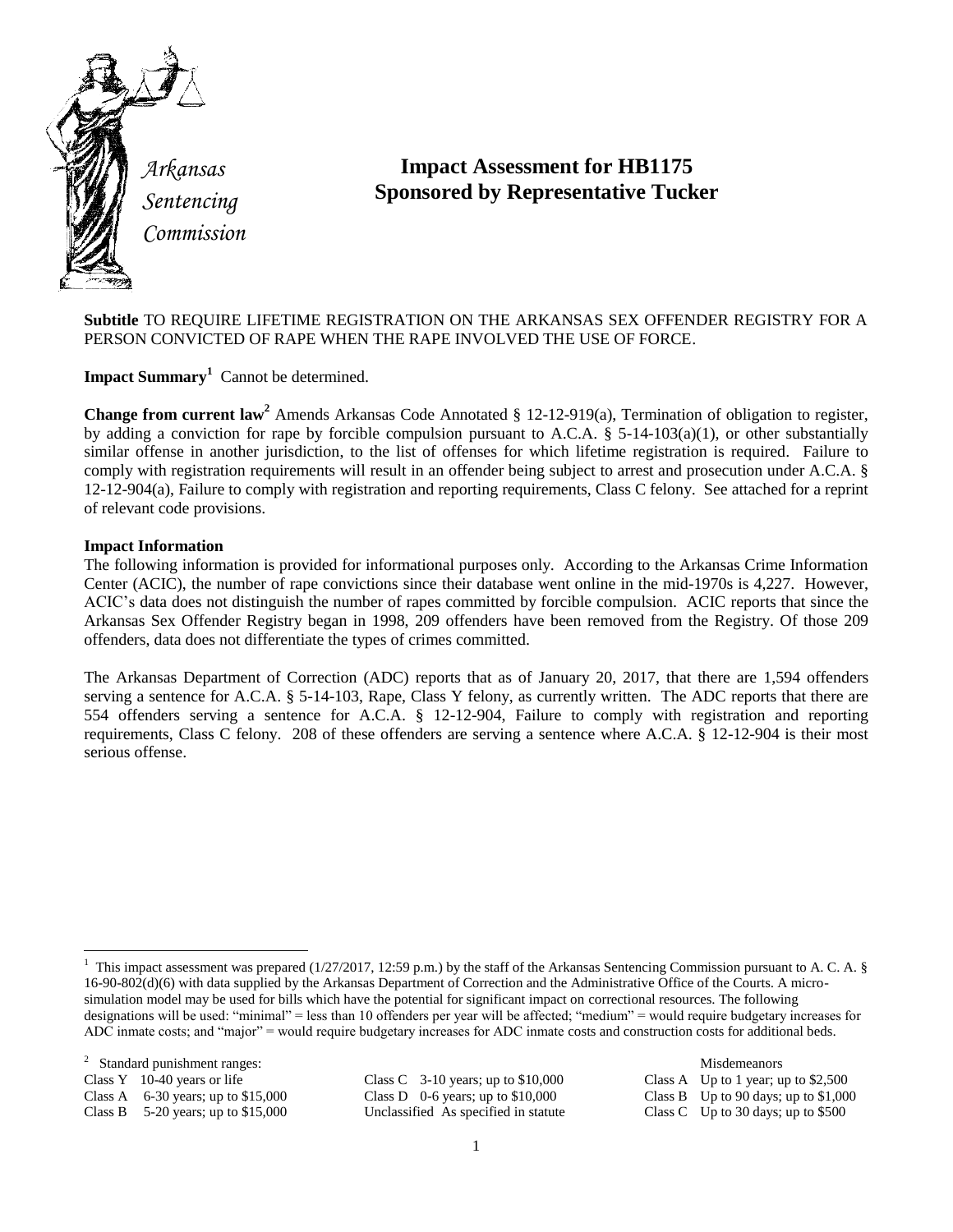#### **A.C.A. § 12-12-919. Termination of obligation to register.**

(a) Lifetime registration is required for a sex offender who:

(1) Was found to have committed an aggravated sex offense;

(2) Was determined by the court to be or assessed as a Level 4 sexually dangerous person; or

 (3) Has pleaded guilty or nolo contendere to or been found guilty of a second or subsequent sex offense under a separate case number, not multiple counts on the same charge.

(b) (1) (A) (i) Any other sex offender required to register under this subchapter may apply for an order terminating the obligation to register to the sentencing court fifteen (15) years after release from incarceration or other institution or fifteen (15) years after having been placed on probation or any other form of community supervision by the court.

 (ii) A sex offender sentenced in another state but permanently residing in Arkansas may apply for an order terminating the obligation to register to the court of the county in which the sex offender resides.

 (B) (i) The court shall hold a hearing on the application at which the applicant and any interested persons may present witnesses and other evidence.

 (ii) No less than twenty (20) days before the date of the hearing on the application, a copy of the application for termination of the obligation to register shall be served on:

 (a) The prosecutor of the county in which the adjudication of guilt triggering registration was obtained if the sex offender was convicted in this state; or

(b) The prosecutor of the county where a sex offender resides if the sex offender was convicted in another state.

 (iii) A copy also shall be served to the Arkansas Sex Offender Registry in the Arkansas Crime Information Center and to Community Notification Assessment at least twenty (20) days before the hearing.

 (2) The court shall grant an order terminating the obligation to register upon proof by a preponderance of the evidence that: (A) The applicant, for a period of fifteen (15) years after the applicant was released from prison or other institution,

placed on parole, supervised release, or probation has not been adjudicated guilty of a sex offense; and

(B) The applicant is not likely to pose a threat to the safety of others.

 (3) (A) A sex offender required to register as a result of a conviction for permitting the physical abuse of a minor under § 5-27-221 may apply for termination of the obligation to register at any time after July 22, 2015.

 (B) The court shall grant an order under this subdivision (b)(3) terminating the obligation to register upon proof by a preponderance of the evidence that the facts underlying the offense for which the sex offender is required to register no longer support a requirement to register.

(c) If a court denies a petition to terminate the obligation to register under this section, the sex offender may not file a new petition to terminate the obligation to register under this section before one (1) year from the date the order denying the previous petition was filed.

HISTORY: Acts 1997, No. 989, § 19; 1999, No. 1353, § 13; 2001, No. 1743, § 14; 2003 (2nd Ex. Sess.), No. 21, § 10; 2013, No. 172, § 4; 2013, No. 505, § 17; 2013, No. 1248, § 1; 2015, No. 358, § 11; 2015, No. 1285, § 2.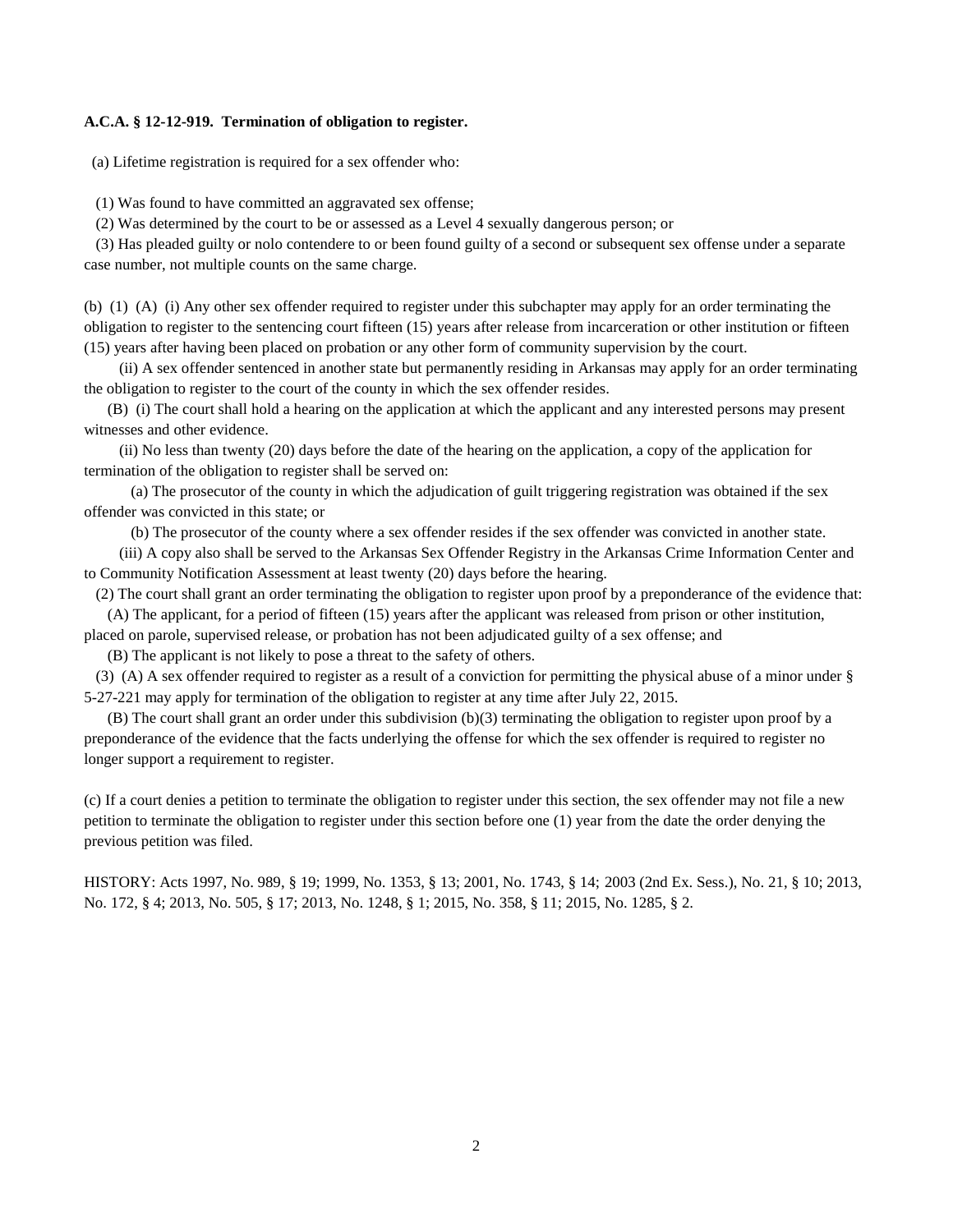### **A.C.A. § 12-12-904. Failure to comply with registration and reporting requirements -- Refusal to cooperate with assessment process.**

(a) (1) (A) A person is guilty of a Class C felony who:

(i) Fails to register or verify registration as required under this subchapter;

(ii) Fails to report a change of address, employment, education, or training as required under this subchapter;

(iii) Refuses to cooperate with the assessment process as required under this subchapter; or

 (iv) Files false paperwork or documentation regarding verification, change of information, or petitions to be removed from the registry.

 (B) (i) Upon conviction, a sex offender who fails or refuses to provide any information necessary to update his or her registration file as required by § 12-12-906(b)(2) is guilty of a Class C felony.

 (ii) If a sex offender fails or refuses to provide any information necessary to update his or her registration file as required by § 12-12-906(b)(2), as soon as administratively feasible the Department of Correction, the Department of Community Correction, the Arkansas State Hospital, or the Department of Human Services shall contact the local law enforcement agency having jurisdiction to report the violation of subdivision (a)(1)(B)(i) of this section.

(2) It is an affirmative defense to prosecution if the person:

- (A) Delayed reporting a change in address because of:
	- (i) An eviction;
	- (ii) A natural disaster; or
	- (iii) Any other unforeseen circumstance; and

 (B) Provided the new address to the local law enforcement agency having jurisdiction in writing no later than five (5) business days after the person establishes residency.

(b) Any agency or official subject to reporting requirements under this subchapter that knowingly fails to comply with the reporting requirements under this subchapter is guilty of a Class B misdemeanor.

HISTORY: Acts 1997, No. 989, § 11; 1999, No. 1353, § 2; 2001, No. 1743, § 3; 2006 (1st Ex. Sess.), No. 4, § 1; 2007, No. 394, § 3; 2013, No. 172, § 2; 2015, No. 358, § 1.